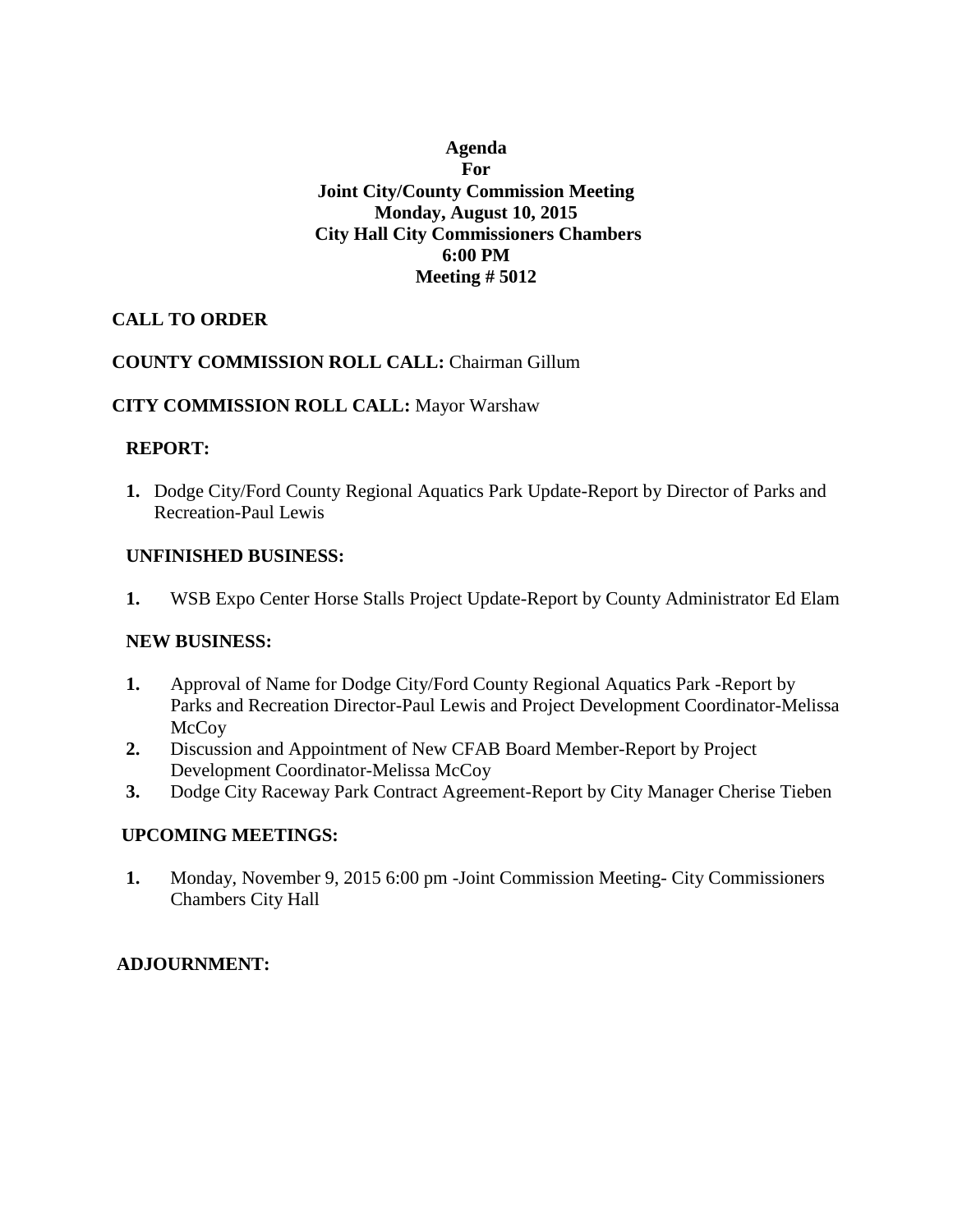# CFAB

PO Box 880 • Dodge City KS 67801 • Phone: 620/225-8100 • Fax: 620/225-8144

# Memorandum:

**To:** City Manager, City Commissioners, County Administrator and County Administrations

**From:** Project Development Coordinator, Melissa McCoy and Director of Parks and Recreation, Paul Lewis

**Date:** August 10, 2015

**Subject:** Dodge City/Ford Co. Regional Aquatics Park Naming Contest

**Recommendation:** Approve the final name for the Dodge City/Ford County Regional Aquatics Park from the three recommendations from CFAB that were chosen from the naming contest.

\_\_\_\_\_\_\_\_\_\_\_\_\_\_\_\_\_\_\_\_\_\_\_\_\_\_\_\_\_\_\_\_\_\_\_\_\_\_\_\_\_\_\_\_\_\_\_\_\_\_\_\_\_\_\_\_\_\_\_\_\_\_\_\_\_\_\_\_\_\_\_\_\_\_\_\_\_\_\_\_\_\_\_\_\_

**Background:** The City of Dodge City and Ford County established a naming contest for the Regional Aquatics Park. The deadline to submit entries was June 29 and a total of 186 entries were submitted. The winner of the naming contest will receive a family pass to the aquatics park for 2016.

 A committee was formed including representatives from the City, County, Dodge City Convention and Visitor's Bureau and two marketing professionals from the community to help narrow down the list of entries. Each committee member was asked to choose his/her top five recommendations from the list of entries. Then, the committee discussed their selections and established their top five choices to present to the CFAB Board.

Staff presented the five names to CFAB on July 15 at 6:00 pm. CFAB recommended the following three names to the Joint Commissions:

- 1. Cowboy Cove
- 2. Long Branch Lagoon
- 3. Wrangler Rapids

**Legal Considerations:** The winning name will become property of the City of Dodge City and Ford County and no other royalties or compensation will be given. The City and County may modify the name as needed.

**Attachments:** Regional Aquatics Park Naming Contest Entry Form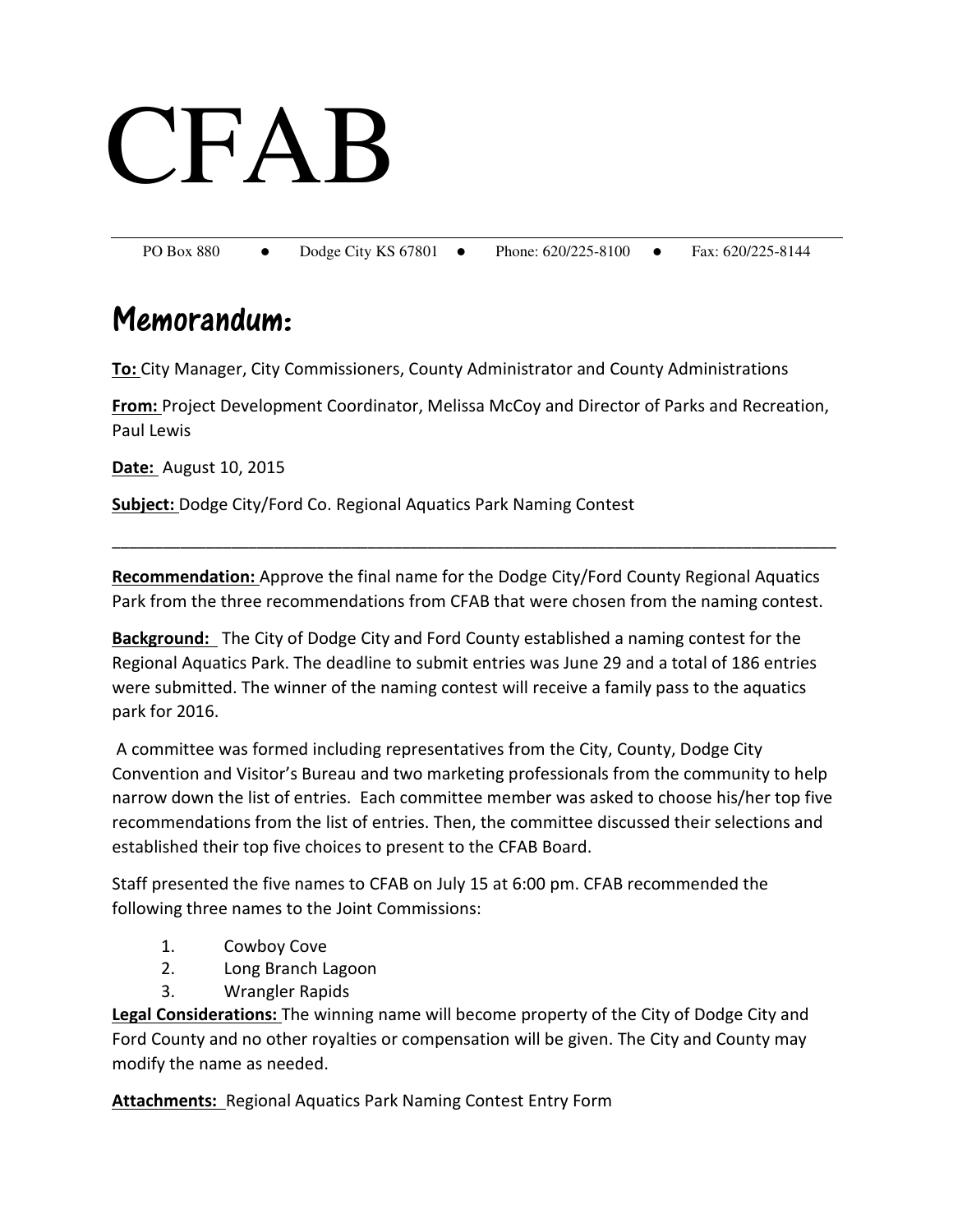

# Contest Information and Rules

The City of Dodge City and Ford County want your help in naming the Regional Aquatics Park that will open in 2016 adjacent to Wright Park. Ideas are being sought that will capture the spirit of Dodge City's Western Heritage as well as the excitement of this premier destination for Southwest Kansas.

The Regional Aquatics Park will be one of the largest of its kind in the state of Kansas. The park will include the following amazing features and amenities:

- Wave Pool
- Lazy River w/ dual channels and running through the wave pool
- Rockscape w/ cascading waterfalls into the lazy river
- Multiple slides including drop slides, a family slide and Commercial water park class slides including Boomerango
- Children's play pool w/ Zero-Depth entry, sprays and fountains,
- Large interactive play structure in the play pool
- 50 Meter lap Pool



The winner of the naming contest will receive a family pool pass for 2016. The contest will remain open through June 29, 2015.

# Contest Rules

- The Contest is open to all individuals
- There is no limit to the number of entries that each contestant may submit
- The name should be reflective of Dodge City's western heritage
- The name should be simple and lend itself to effective marketing.

 All ideas must be suitable for family viewing and must not exploit anyone's sex, race, religion, morality or culture

Any trademarked or copyrighted names or slogans are ineligible

• The winning name will become property of City of Dodge City and Ford County and no other royalties or compensation will be given. The City and County may modify the name as needed.

 The decision of the Community Facility Advisory Board, the City and the County will be final. • Submissions should be made by June 29, 2015 and must include the completed Name Contest Form with the contestant's name, address, phone number and signature.

For questions regarding the Contest, contact Melissa McCoy (620) 225-8100.

# Naming Contest Entry Form

| Name |  |  |
|------|--|--|
|      |  |  |

Phone  $\#$ 

Address\_\_\_\_\_\_\_\_\_\_\_\_\_\_\_\_\_\_\_\_\_\_\_\_\_\_\_\_\_\_\_\_ Email\_\_\_\_\_\_\_\_\_\_\_\_\_\_\_\_\_\_\_\_\_\_\_\_\_\_\_\_\_\_\_

Aquatic Park Name Idea \_\_\_\_\_\_\_\_\_\_\_\_\_\_\_\_\_\_\_\_\_\_\_\_\_\_\_\_\_\_\_\_\_\_\_\_\_\_\_\_\_\_\_\_\_\_\_\_\_\_\_\_\_\_\_\_\_\_\_\_\_\_\_\_\_

Contestant's Signature

I, hereby certify that my Name entry is not copyrighted or trademarked. I understand that my entry may not be returned and will become the sole property of the City of Dodge City (City) and Ford County (County). The City and County will have no responsibility for lost, delayed or damaged entries. Any entry that does not satisfy the requirements will not be eligible for the Naming Contest.

# All entries must be received by Monday, June 29, 2015.

Electronic entries may be sent to: melissam@dodgecity.org Hard copies may be hand delivered or mailed to: Attention: Melissa McCoy, City of Dodge City, 806 N. 2nd Avenue, Dodge City, KS. 67801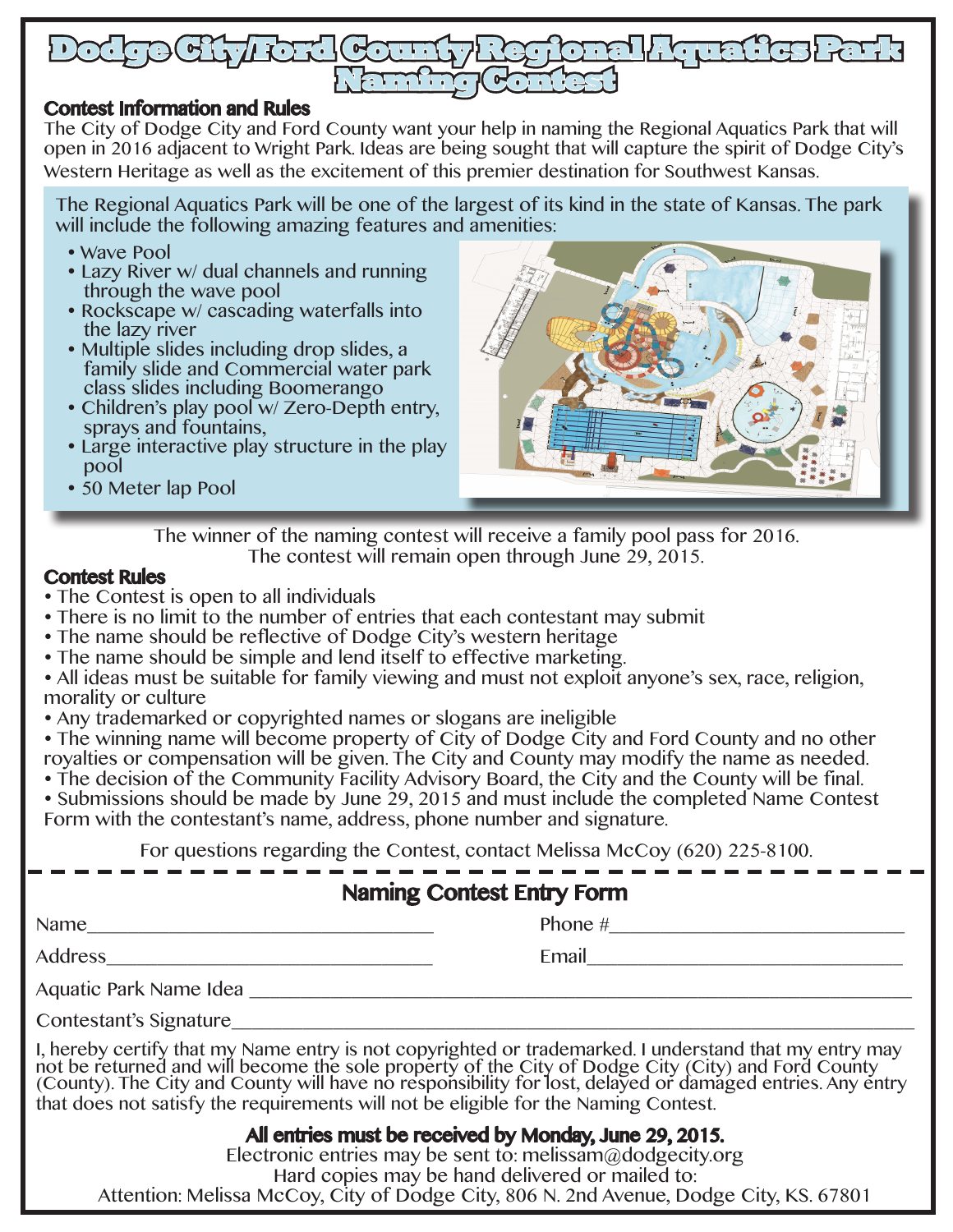# **RACETRACK OPERATING AGREEMENT**

THIS AGREEMENT is made and entered into by and between the City of Dodge City, Kansas (hereinafter the "City") acting pursuant to the authority provided for in the Interlocal Agreement dated July 21, 1997 by and between the City and Ford County, Kansas (hereinafter the "Interlocal Agreement") and Triple T Promotions, LLC. (hereinafter the "Operator").

WHEREAS, utilizing sales tax revenues as provided for in the Interlocal Agreement, the City issued bonds for and did construct a motorsports complex located in Ford County, Kansas, consisting of a three eighths (3/8ths) mile racetrack, grandstand and other racing amenities known as Dodge City Raceway Park (hereinafter the "Facility"); and,

WHEREAS, the City has operated the Facility for the past several years as a recreational complex with sales tax revenues as authorized by the Interlocal Agreement; and,

WHEREAS, the parties to the Interlocal Agreement desire to contract for the promotion and operation of the Facility on behalf of the City, utilizing sales tax revenues as provided for in the Interlocal Agreement to fund such promotion and operations; and,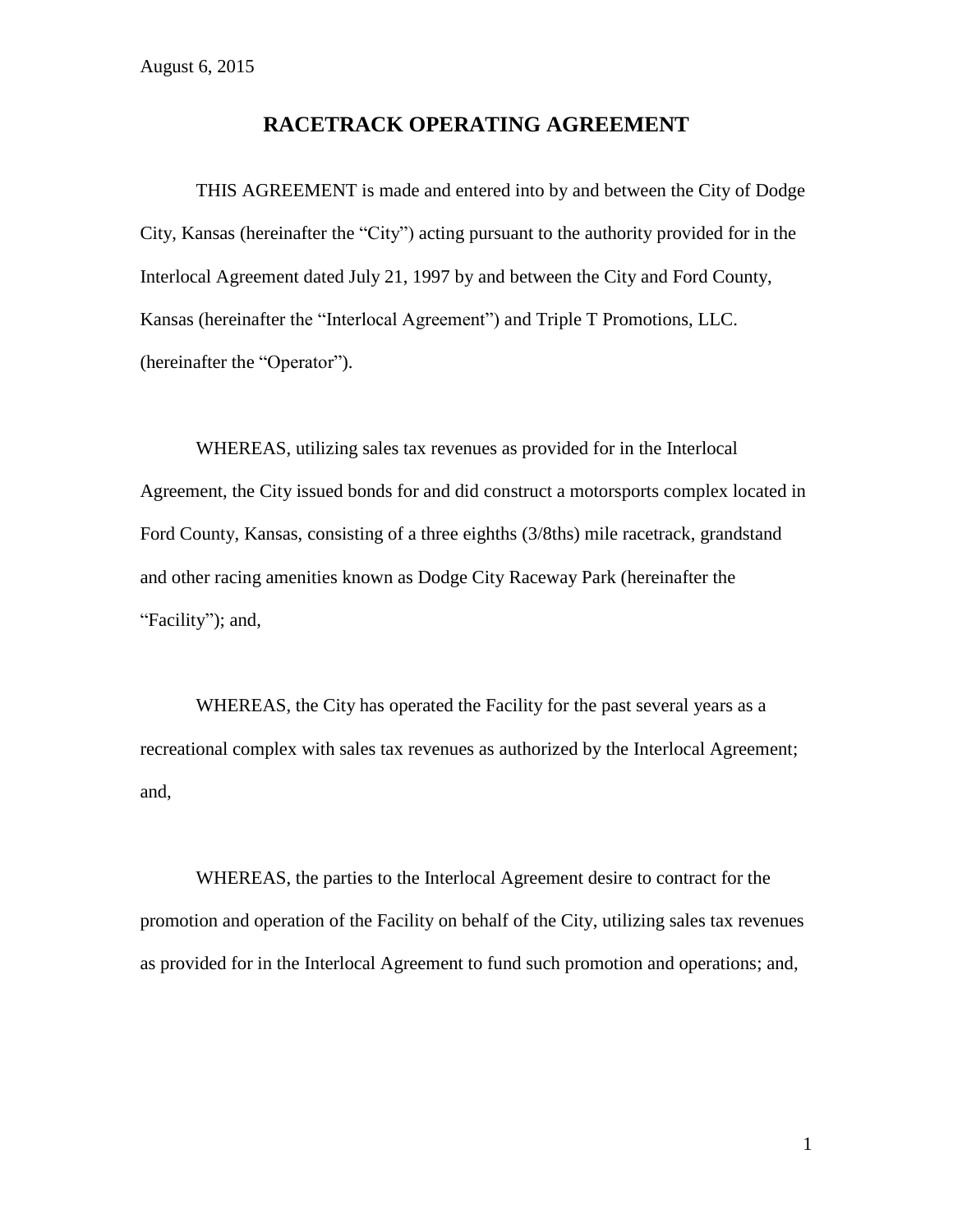WHEREAS, the Operator has experience and expertise in the promotion and operation of dirt track racing facilities and desires to promote and operate the Facility on behalf of the City; and,

WHEREAS, the City and the Operator have reached an agreement whereby the Operator would promote and operate the Facility under the terms and conditions set forth herein.

NOW, THEREFORE, IN CONSIDERATION OF THE MONIES TO BE PAID HEREUNDER, AND THE MUTUAL PROMISES OF THE PARTIES, IT IS AGREED AS FOLLOWS:

1. EXCLUSIVE USE OF FACILITY: The City hereby grants to the Operator, during the term of this Agreement and any extension hereof and subject to the conditions set forth herein, the exclusive right and responsibility for the operation, promotion, scheduling and use of the Facility for motor sports racing events and other related events.

2. TERM: The initial term of this Agreement shall be for a period of five (5) years, commencing January 1, 2016 and expiring December 31, 2020, which agreement may be extended or earlier terminated as provided herein.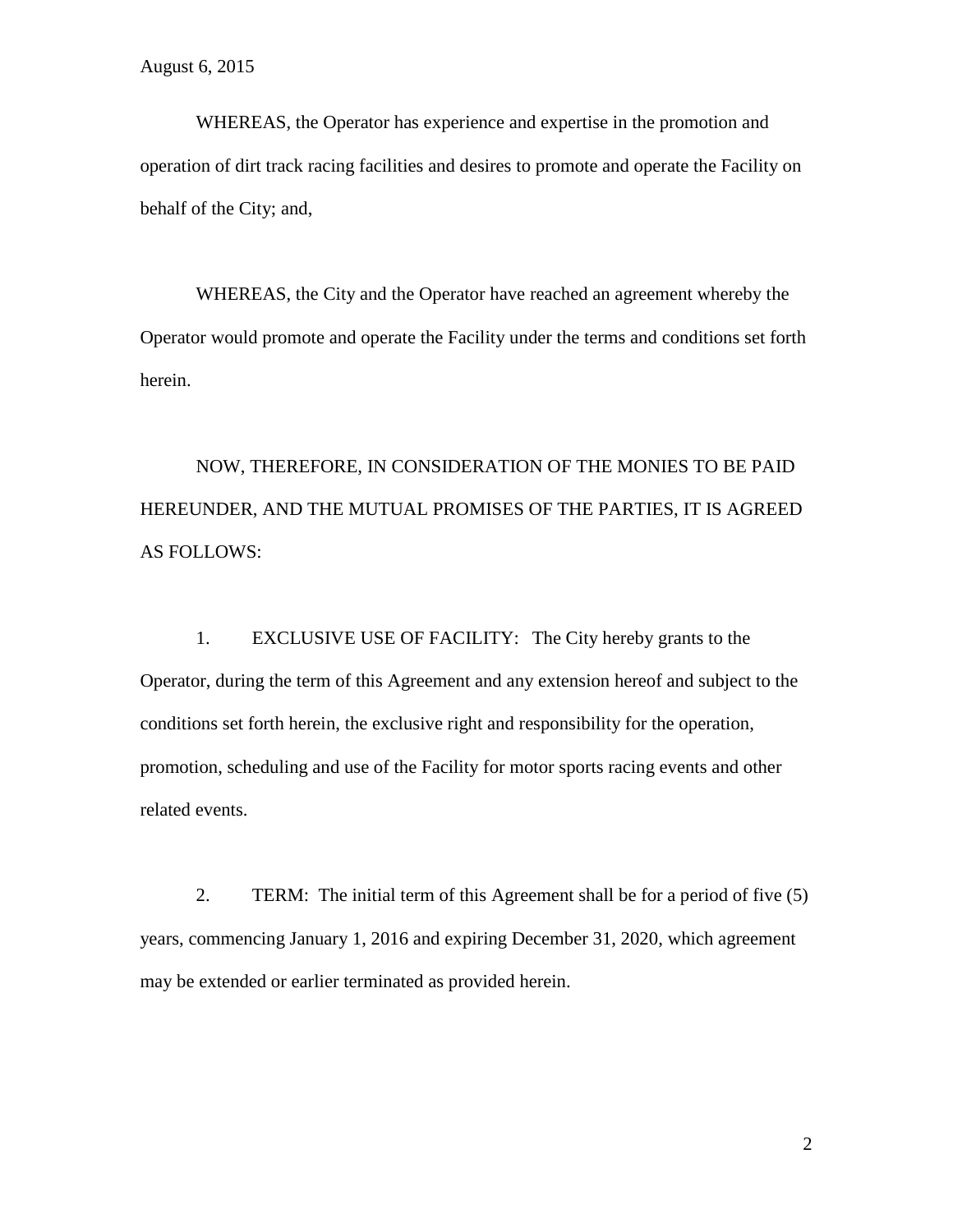3. MAINTENANCE OF DIRT TRACK: The Operator at its sole cost and expense will be responsible for and shall perform any and all maintenance, alterations, preparations and care of the dirt track during the term of this Agreement, and all extensions hereof, so as to provide a dirt track surface equal to the highest standards for like facilities. The Operator shall maintain the dirt track in a safe and proper manner during all events. The Operator shall supply all equipment and materials necessary for all repairs, maintenance and preparation of the dirt track.

4. MAINTENANCE OF FACILITY: Operator shall direct and City shall provide, at its expense, all maintenance, clean up and care of the structures and grounds located at Dodge City Raceway Park, to include grandstands, concession and restroom areas, ticket booths, pit area, parking lot and all other amenities located at the Facility, with the exception of the interior of the general office building. The City will provide staff, at its expense, for watering, mowing, trimming and care of all grassy areas, shrubbery and trees at the Facility. Said staff persons will be directed in these activities by the Operator. The Operator shall, at its expense, maintain the interior of the general office building in a clean, neat, safe and proper manner at all times throughout the term of this Agreement.

5. FACILITY REPAIRS: The City shall, at its expense, provide for all normal day-to-day repairs at the Facility, including but not limited to plumbing repairs, electrical repairs, replacing of including track and security lighting and damage to track fencing. The City will be responsible for the repairs to the Facility caused by normal use or natural deterioration caused by age, such repairs to the Facility will be the sole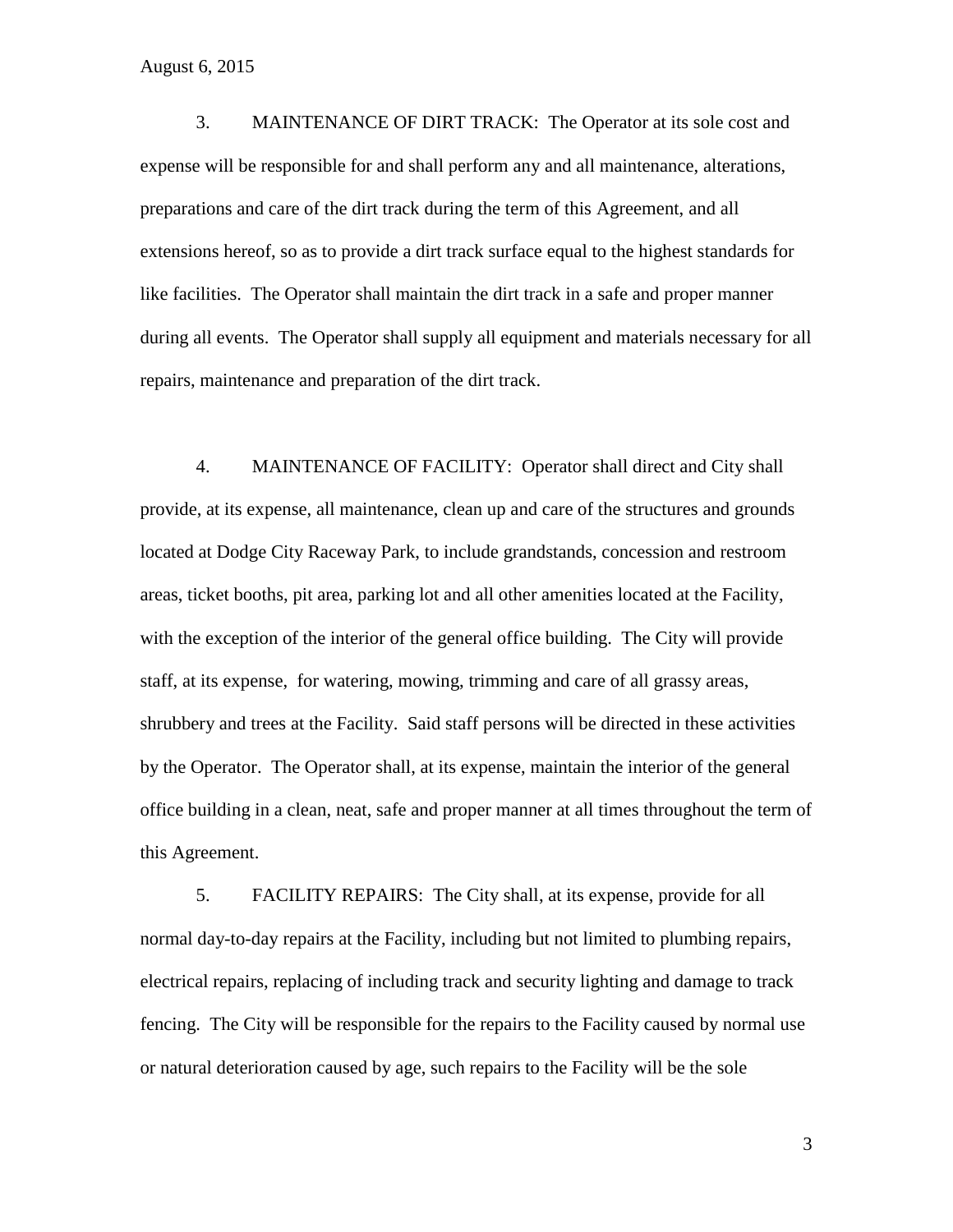responsibility of the City. Such repairs will be performed in a good and workman-like manner, and will be performed at times which would be least disruptive to the operation of the Facility.

In the event of structural damage to any aspect of the Facility resulting from fire, wind, hail, rain, vandalism, defacement or other casualties, not the fault or beyond the control of the City or the Operator, or the result of a latent structural defect, the City shall pay for such repair costs from sales tax revenues pursuant to the Interlocal Agreement.

The Operator shall immediately notify the City, in writing or by email, of the need for any repairs to the Facility.

Required repairs to the Facility due to neglect of the Operator will be the sole financial responsibility of the Operator. Such repairs will be made by the City and all costs for such repairs will be immediately reimbursed to the City by the Operator. If the Operator proposes to make such repairs itself, such repairs must be approved by the City prior to the commencement of any such work.

6. INSPECTION OF FACILITY AND EQUIPMENT: The Operator understands and agrees that the City is entitled to perform random inspections throughout the race season in order to assure proper maintenance of the general office building. The City shall provide the Operator no less than twenty-four (24) hours' notice prior to any such inspection occurring.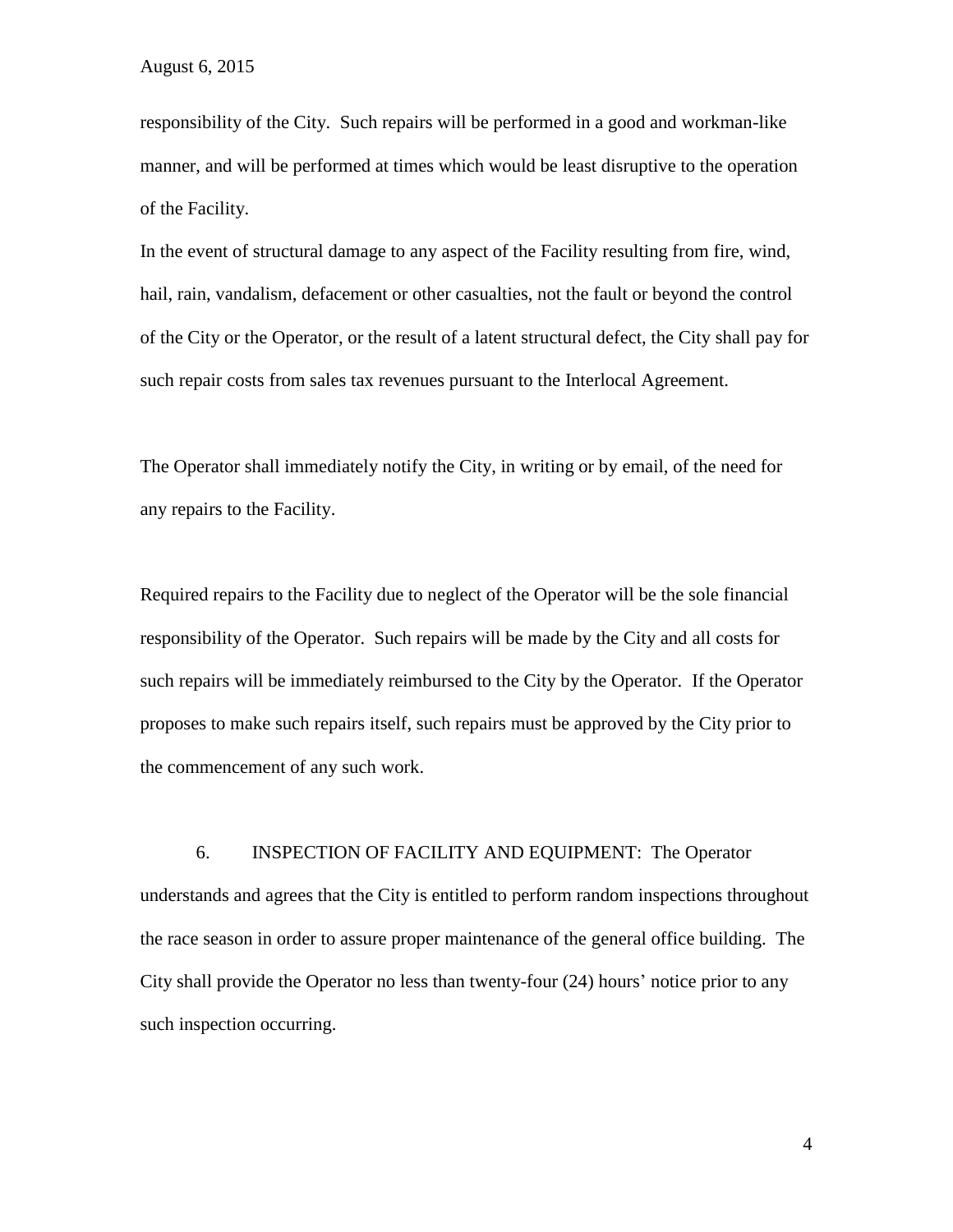7. MODIFICATIONS AND IMPROVEMENTS: Any modification of the dirt track configuration or any other permanent improvements within the Facility will be subject to the prior approval of the City and must be based upon specific plans, specifications and cost estimates, as well as an agreement between the City and the Operator as to the responsibility for payment of such modifications and/or improvements. Any such improvements to the Facility shall become a part of the Facility at the time of their completion and the Operator will have no ownership interest in such improvements.

> Any modification made to the dirt track configuration, which is approved as temporary in nature, shall be removed by the party responsible for the modification. Damages resulting from any such modification will be the sole responsibility of the party constructing the modification.

8. EQUIPMENT: The Operator shall provide all equipment necessary for the operation of the Facility as well as the costs and expense of the maintenance and operation of said equipment. The Operator will be entitled to utilize, on the premises of the Facility, existing City-owned equipment. The Operator shall repair and/or replace any and all such City-owned equipment if such equipment is damaged as the result of the Operator's negligence. The Operator may not dispose of any City-owned equipment without the prior written approval of the City Manager or her designee.

Any equipment provided or purchased by the Operator and utilized at the Facility will remain the property of the Operator and may be removed from the Facility upon termination of this Agreement, if such removal can be accomplished without damage to the Facility.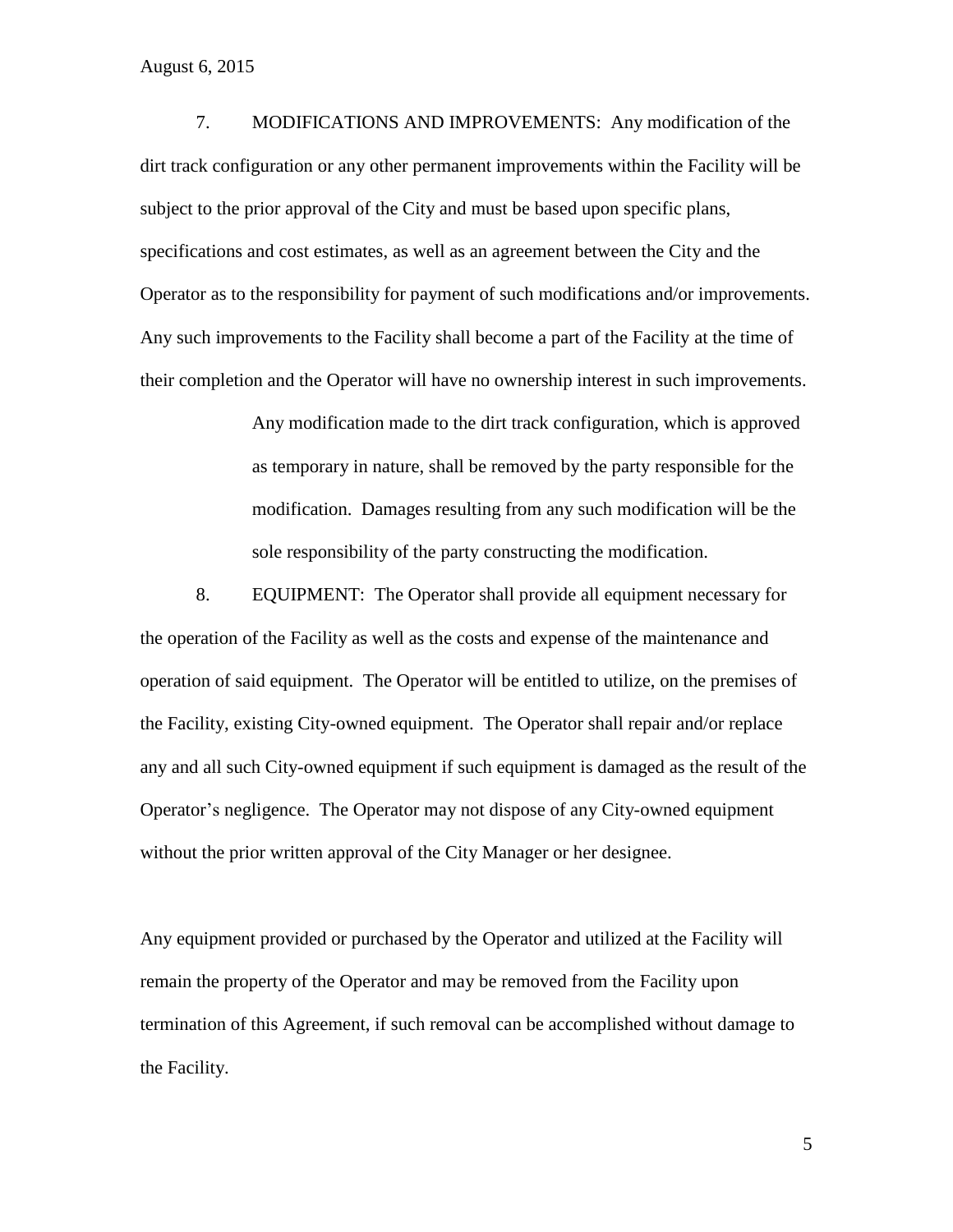9. PERSONNEL: The Operator shall provide all personnel necessary for the proper operation, promotion and use of the Facility and all events conducted at the Facility, including but not limited to security, fire, safety and emergency medical, gatekeepers, ticket sales, concessions, fan accommodations, office staff, sales representatives, dirt track surface preparation and maintenance, racing officials and judges, non-racing event supervision and personnel, PA announcer, and all other required personnel.

The Operator is solely responsible for the payment of all wages, salaries and/or other benefits provided to such personnel. All such personnel are employees, independent contractors or volunteers of the Operator, and not of the City. The Operator further agrees to save and hold harmless the City of and from any and all claims which might be asserted against the City in any manner whatsoever by or through any such personnel arising out of any injuries or death to such personnel arising out of their duties or services provided at the Facility.

10. INSURANCE: During the term of this Agreement, and all extensions hereof, the Operator shall, at its sole cost and expense, maintain in full force and effect liability insurance providing coverage for liability for any injuries, damages, or death for participants and fans in an amount not less than Two Million Dollars (\$2,000,000.00). Said insurance coverage must list the City and Ford County, Kansas as named additional insureds. The Operator shall also provide workers compensation insurance for all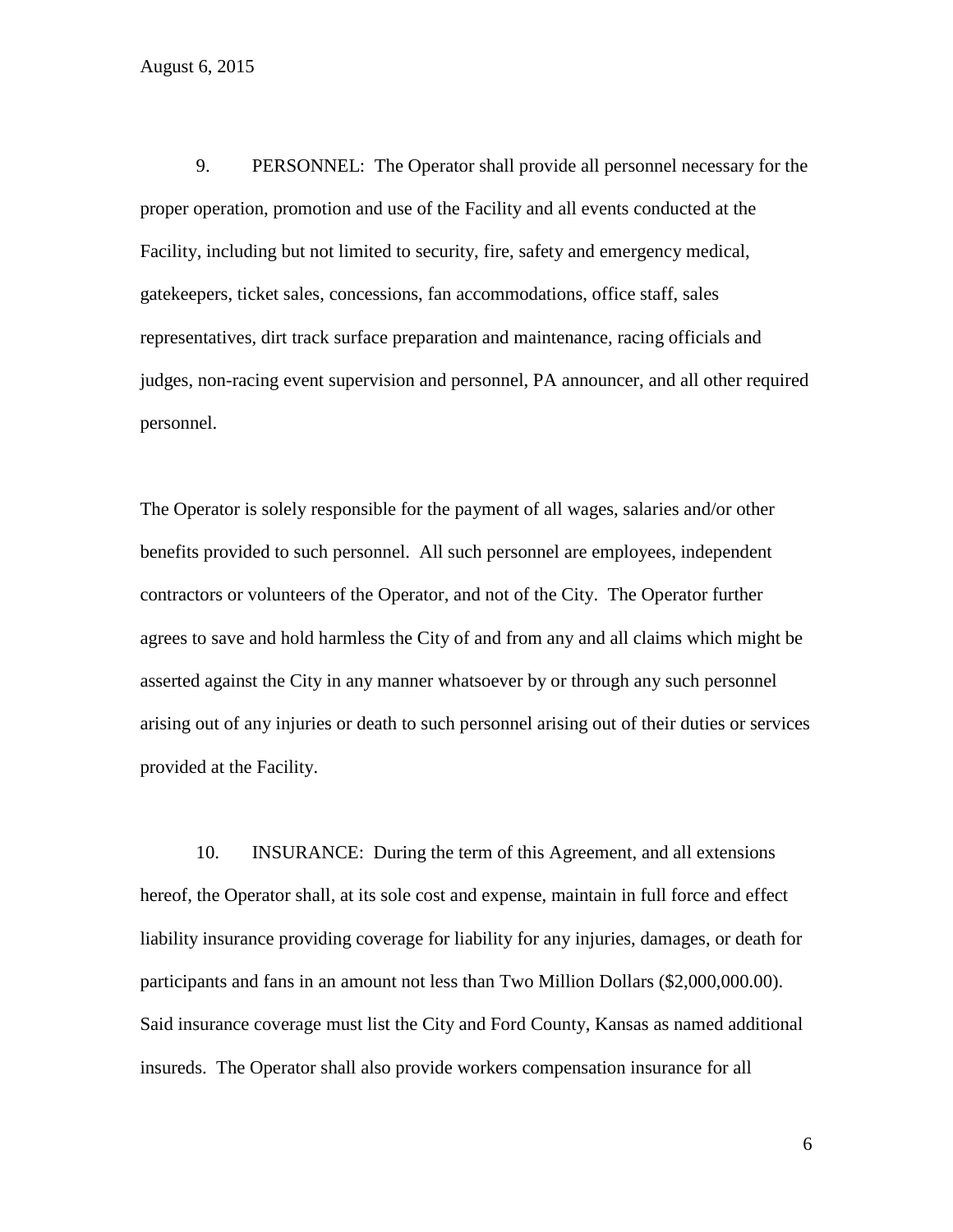employees and volunteers of the Operator who provide any services at the Facility. All insurance policies provided by the Operator must contain provision for at least 30-day prior written notice to the City of any cancellation or modification of insurance coverage. Copies of all such policies and insurance binders will be provided to the City in advance of the season.

11. UTILITIES: The utility bills relating to the operation of the Facility, including electric, gas, water, sewer and trash pickup services, will be the responsibility of the City from sales tax revenues received pursuant to the Interlocal Agreement; provided, however, the City reserves the right to provide a well to provide water for track preparation and irrigation of Facility grounds from sales tax revenues pursuant to the Interlocal Agreement or other sources, subject to the Operator's approval as to the location of any such well if located within the Facility, which approval shall not be unreasonably withheld.

The Operator is responsible for phone service and bills relating to such service.

12. TAXES: The City shall pay any real estate taxes assessed against the Facility from sales tax revenues received pursuant to the Interlocal Agreement. The Operator will be responsible for and shall pay in a timely manner, all other taxes, fees, permits or licenses associated with the Operator's use of the Facility, including but not limited to personal property taxes, sales taxes, payroll taxes, concession and beer licenses and any and all other operating permits, licenses or fees.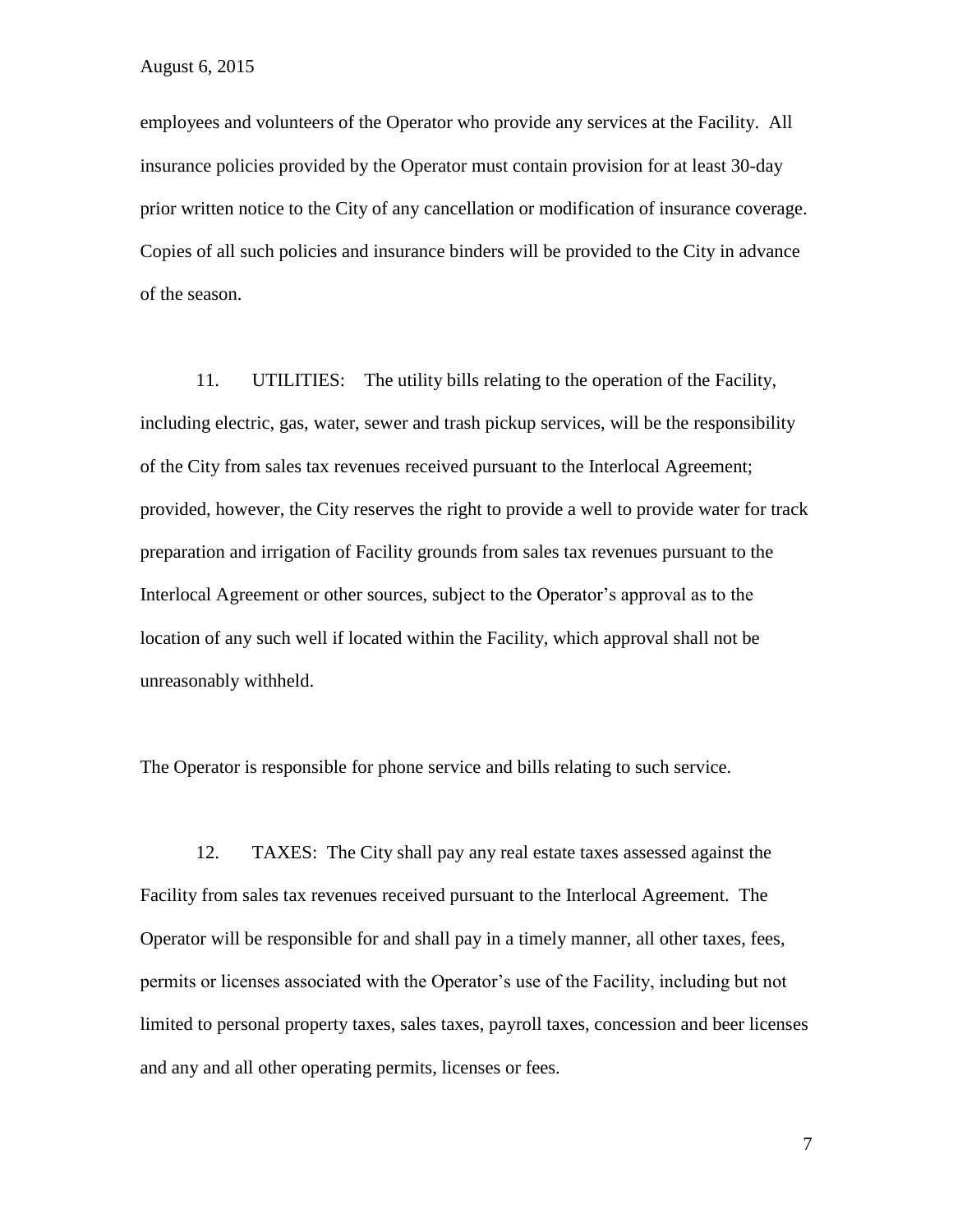13. OPERATIONAL REVENUES AND EXPENSES: Except as specifically provided herein, the Operator will be solely responsible for the timely payment of any and all operational expenses of the Facility and will retain all revenues resulting from the operation of the Facility, including but not limited to all gate fees, ticket sales, concession sales, advertising sales, sponsorship fees, membership fees and other revenues resulting from the use and operation of the Facility by the Operator.

14. SCHEDULE AND NUMBER OF EVENTS: On or before November 1 of each year the, the Operator shall provide the City with a calendar of proposed events scheduled for the Facility for the following season, which schedule will specify classes and include not less than five (5) major racing events and seven (7) local racing events during the racing season, all of which will be subject to prior approval by the Racing Advisory Board.Any reduction in the required number of scheduled events must have the prior written approval of the City Manager and County Administrator or their designees. Additional events may be added at any time by the Operator.

During the course of any year, the City may request the use of the Facility for non-racing events, subject to the Operator's approval and upon such terms and conditions as are mutually acceptable to the parties. The Operator's approval for such events shall not be unreasonably withheld.

15. CONSIDERATION FOR PROMOTIONAL AND OPERATIONAL SERVICES OF MAJOR SPECIAL EVENTS: Upon agreement of the schedule for major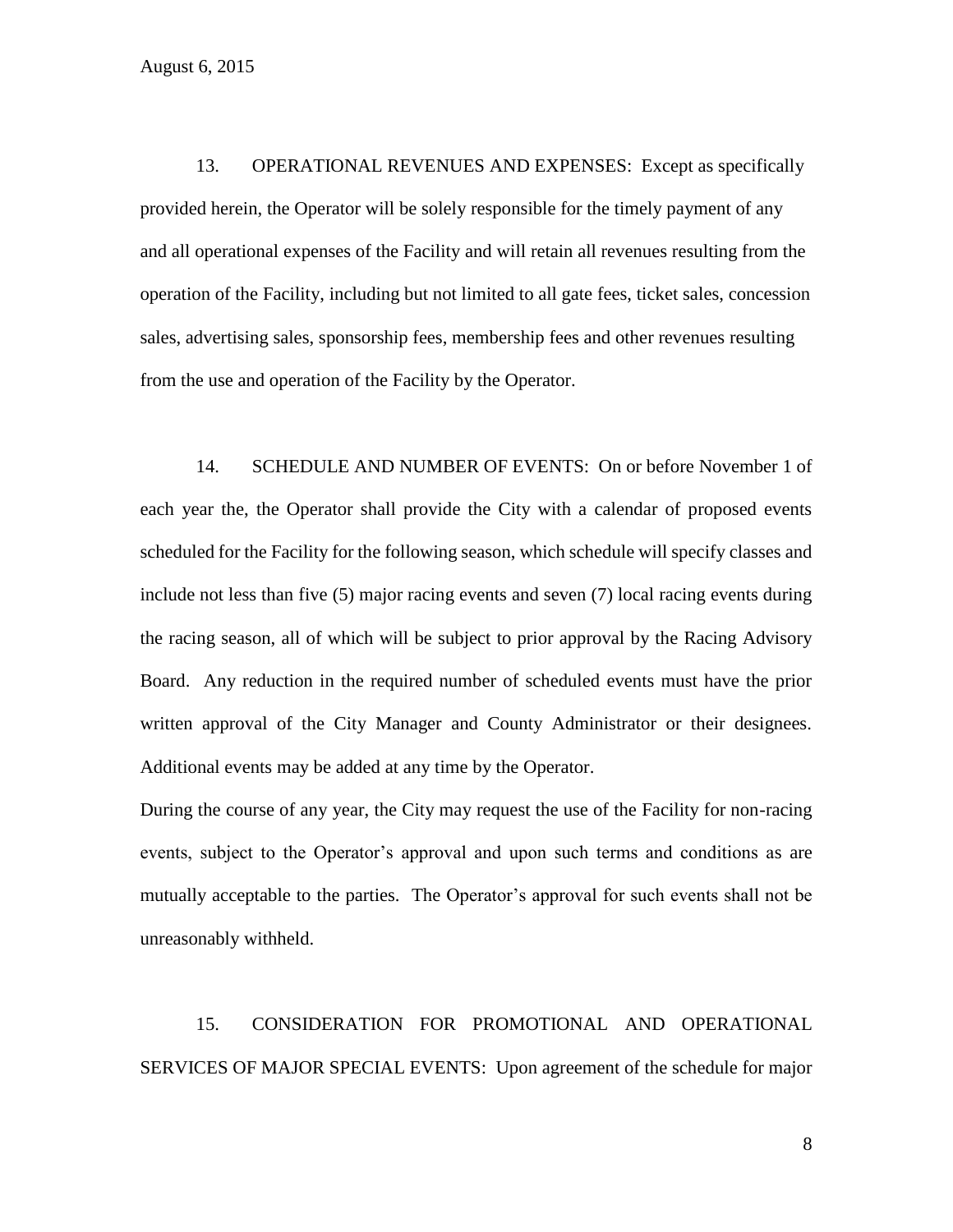special event and classes the Operator and the Racing Advisory Board shall commence negotiations for major special event subsidies. The major special event subsidy, if any, should be agreed to no later than December 1. The major special event subsidy shall be documented each calendar year.

In consideration of the promotional and operational services to be provided by the Operator for the five (5) annual major racing events in accordance with terms and conditions as set forth herein, the City, in addition to any other payment obligation provided for herein, shall make payments to the Operator from sales tax revenues received pursuant to the Interlocal Agreement*,* in the time and manner following:

> a. Within thirty (30) days from the date the Operator has provided the City Manager and County Administrator with an itemized accounting of all costs, expenses, revenues and income for the completed major racing event, including but not limited to all revenues received by the Operator from ticket sales, concessions, sponsorships, fees and other compensation whatsoever and documentation from the Operator of all expenses incurred by the Operator in the operation of the Facility and proof of payment of all such expenses, the City will pay to the Operator the agreed upon subsidy.

16. CONSIDERATION FOR PROMOTIONAL AND OPERATIONAL SERVICES OF LOCAL RACING EVENTS: In consideration of the promotional and operational services to be provided by the Operator for the seven (7) local racing events in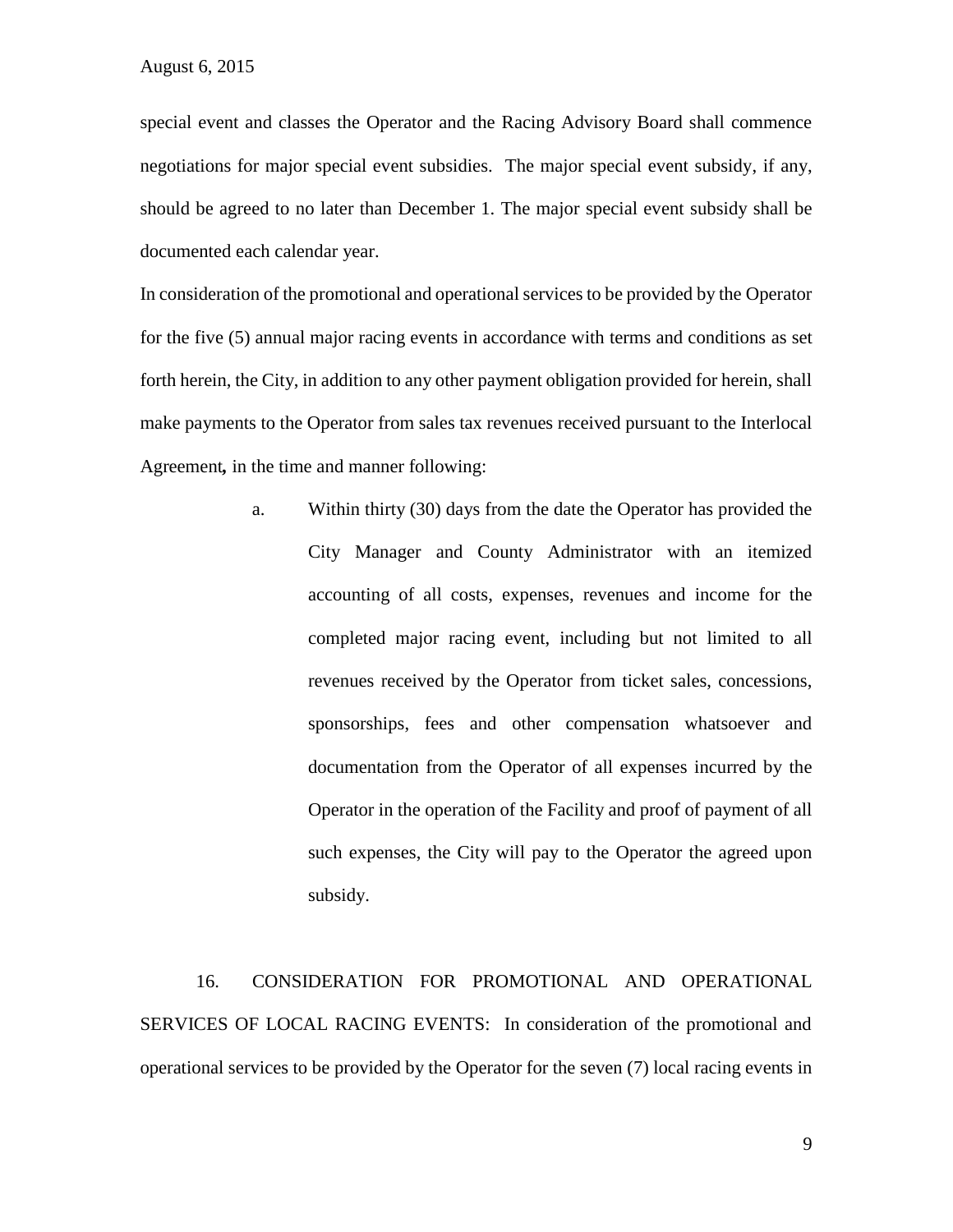accordance with terms and conditions as set forth herein, the City, in addition to any other payment obligation provided for herein, shall make payments to the Operator from sales tax revenues received pursuant to the Interlocal Agreement, in the time and manner following:

> a. The City and the Operator shall negotiate the dates for payment of the subsidy for the following year. The subsidy will be divided into four (4) equal payments to be made on four (4) separate dates. The Operator shall provide to the City all attendance and car count information prior to the final subsidy payment.

b. Subsidy should not exceed the following amounts in each subsequent year:

2017- One Hundred Ninety-Five Thousand Dollars (\$195,000)

2018- One Hundred Ninety Thousand Dollars (\$190,000)

2019- One Hundred Eighty-Five Thousand Dollars (\$185,000)

2020- One Hundred Eighty Thousand Dollars (\$180,000)

c. The Operator will be solely responsible for any and all expenses incurred with regard to any such event, including but not necessarily limited to the obligations of the Operator pursuant to the terms of this Agreement; and shall retain all revenues resulting except for the commission as may be negotiated per events.

18. PERFORMANCE STANDARDS: The Operator will keep accurate attendance records for all events conducted at the Facility. Within thirty (30) days following each event conducted at the Facility, the Operator will provide to the City an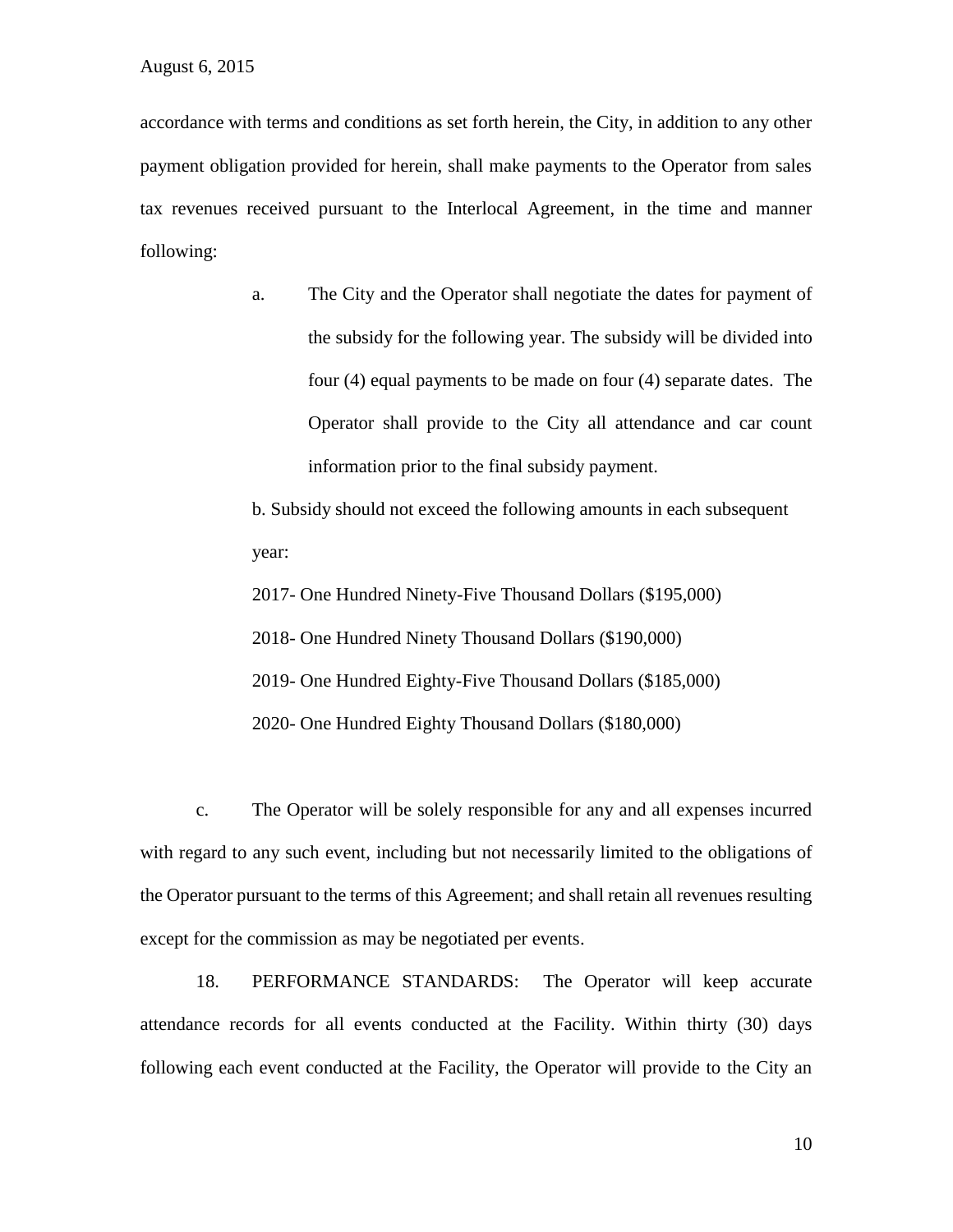affidavit and supporting records verifying the total attendance for the event. The total attendance figure for the major racing events will be divided by the number of major racing events actually conducted at the Facility during the year to establish an "average attendance" per major racing event.

If the "average attendance" per major racing event for any year should fall below One Thousand (1000), then the City will have the option of terminating this Agreement by providing written notice of such intent to terminate within thirty (30) calendar days of receipt of the Operator's attendance report. If within thirty (30) days of receipt of the notice of termination the parties have not reached a mutually acceptable agreement for the continued operation of the Facility by the Operator, this Agreement will terminate and both parties will be released from any further obligations pursuant to this Agreement, except only for the Operator's obligation for full payment of any outstanding unpaid obligations at the time of such termination.

19. EXTENSIONS OF INITIAL TERM: Upon the expiration of the initial term of this Agreement on December 31, 2020, this Agreement will automatically extend for an additional term of five (5) years, unless either party provides written notice to the other of its intent not to renew this Agreement in accordance with the following procedure:

(a) If either party desires not to renew this Agreement, the terminating party must deliver to the other party, on or before August  $1<sup>st</sup>$  of the year of expiration of any extended term, written notice of its intent not to extend this Agreement. In the event of such notice the parties agree to immediately enter into good faith negotiations for renewal of an operation agreement based on terms and conditions that are mutually acceptable to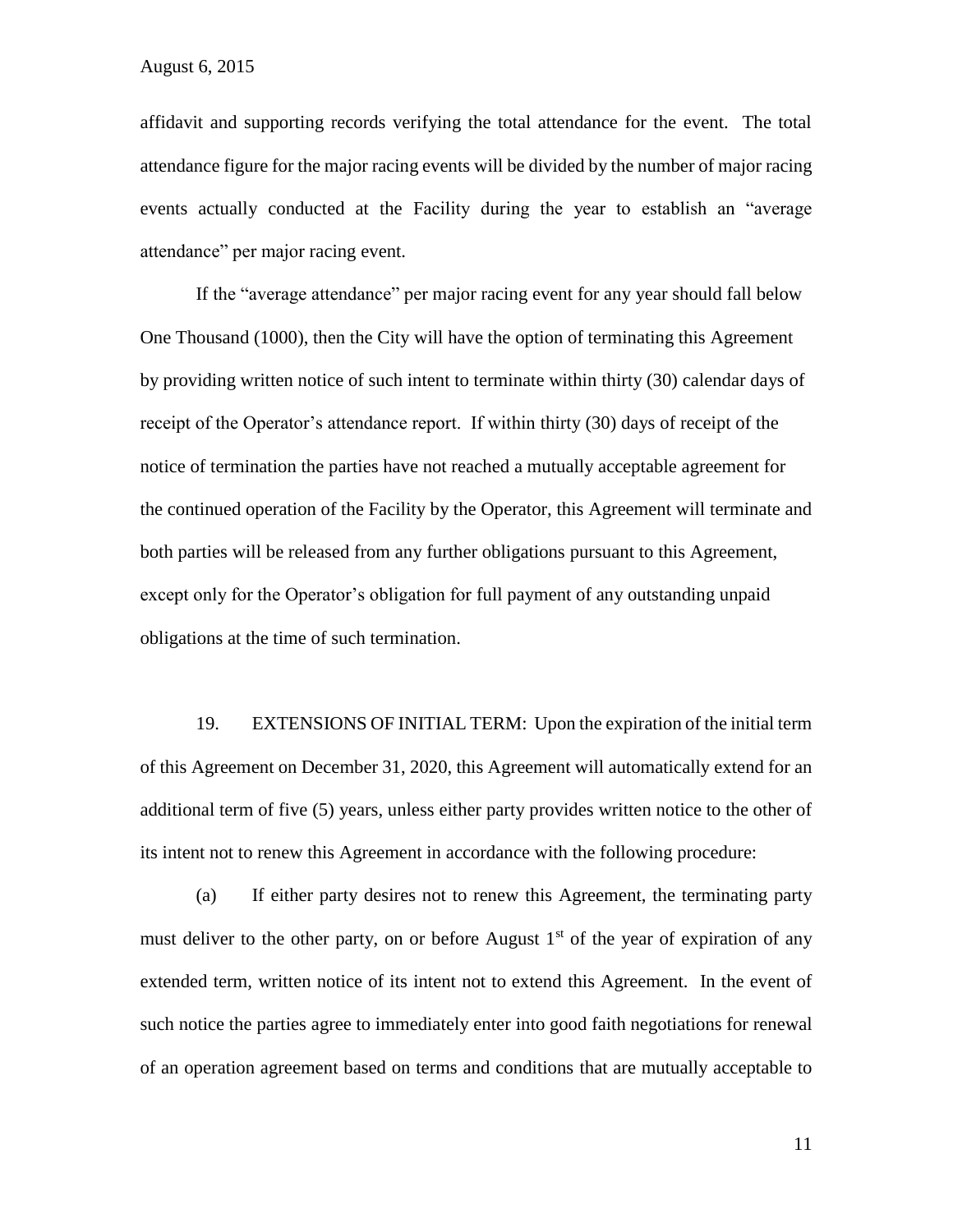both parties. If such negotiations fail to produce a mutually acceptable agreement, this agreement will expire on December 31 of that year. Upon either such termination both parties shall be released from any further obligations under this Agreement except only for the Operator's full payment of any outstanding unpaid obligations of the Operator at the time of termination.

20. NON-APPROPRIATION OF CITY PAYMENTS: The parties understand and agree that the payment obligations of the City as set forth herein, including the payment obligation described in Paragraph 15 above*,* are subject to the provisions of the Kansas Cash Basis Law and continued collection of sales tax revenues. The City currently intends to continue this Agreement through its term and to make all payments as provided for herein, and currently intends to make provision for such payments in each annual budget submitted and adopted in accordance with applicable provisions of state law and the provisions of the Interlocal Agreement. Notwithstanding the foregoing, however, the parties acknowledge that the City is obligated only to pay periodic payments as provided herein as may lawfully be made from sales tax funds budgeted and appropriated for that purpose during the current budget year, or funds made available from any lawfully operated revenue producing source. The City agrees to give written notice of such nonappropriation to the Operator at least thirty (30) days prior to December 31 of the year during which such non-appropriation occurs. The City shall pay all payments remaining due through the end of that year, if any. In the event of such non-appropriation, the Operator may terminate this Agreement at any time after receiving notice from the City of such non-appropriation of funds to satisfy the payment obligations. Such nonappropriation will not constitute a default or breach of this Agreement by the City and the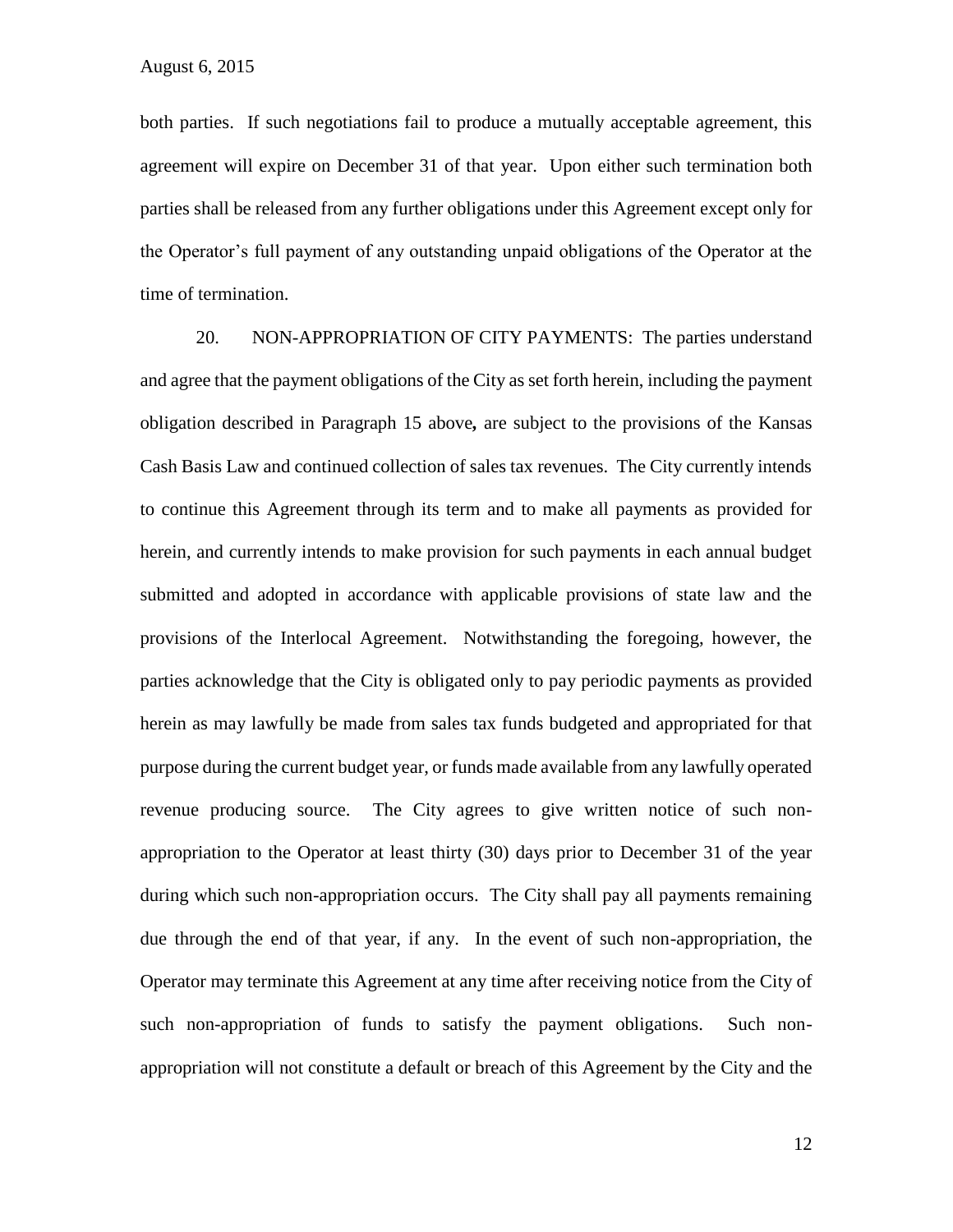Operator may elect to continue this Agreement notwithstanding the City's failure to satisfy its payment obligations due to such non-appropriation.

21. GENERAL CONDITIONS:

a. The Operator shall pay in a timely manner any and all obligations incumbent upon it under the terms and conditions of this Agreement and shall not allow any type of lien or encumbrance to attach to the Facility resulting from nonpayment of any obligations of the Operator.

b. This Agreement may be amended at any time by mutual written agreement of the parties.

c. This Agreement shall not be assigned or transferred to any other person or entity without the prior written consent of the City.

d. This Agreement shall be binding on the parties hereto and their respective successors and assigns.

e. The parties hereto do hereby warrant that each party is legally authorized to enter into this Agreement and that all actions necessary to authorize approval of this Agreement by the persons executing the same has been duly obtained so as to legally bind the party so represented.

f. The relationship created by virtue of this Agreement between the City and the Operator is that of an independent contractor, and nothing contained herein is intended to establish and does not establish any relationship other than that of an independent contractor.

g. For purposes of this Agreement, the effective date of said Agreement shall be January 1, 2016, despite the later approval by the parties of said agreement.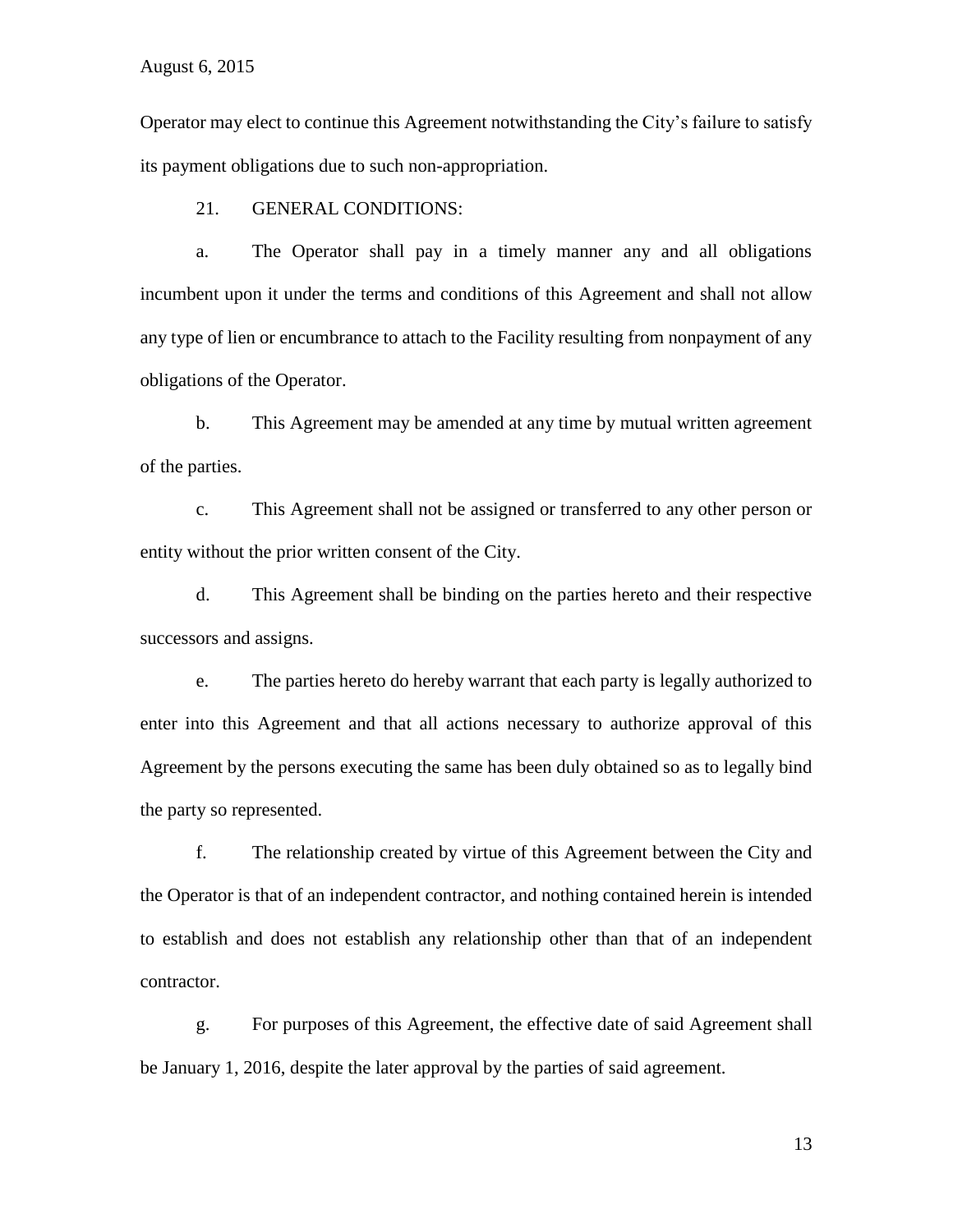h. All reports, notices or other communications called for pursuant to this Agreement will be between the Operator and the City's City Manager who is hereby designated to administer this Agreement on behalf of the City.

IN WITNESS WHEREOF, the parties have executed this agreement on the dates reflected below.

# TRIPLE T PROMOTIONS, LLC

By

Tommie Estes, Managing Member

ATTEST:

Secretary

Dated this \_\_\_\_\_\_\_\_\_\_ day of \_\_\_\_\_\_\_\_\_\_\_\_\_\_, 2015.

CITY OF DODGE CITY, KANSAS

By Joyce Warshaw, Mayor

ATTEST:

Nannette Pogue, City Clerk

Dated this \_\_\_\_\_\_\_\_\_\_\_ day of \_\_\_\_\_\_\_\_\_\_\_\_\_\_, 2015.